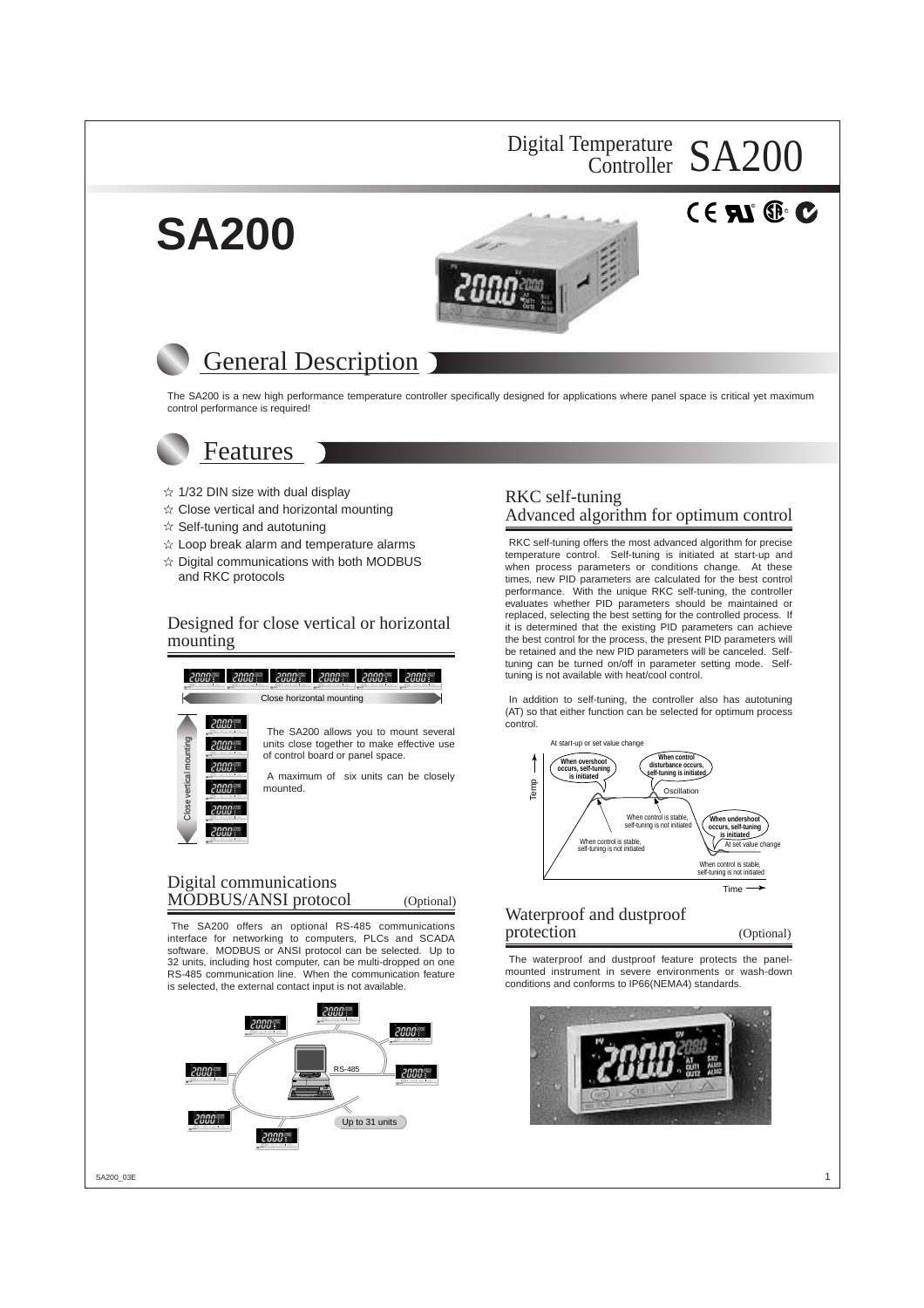# Features

### Control loop break alarm and temperature alarms (Optional)

The control loop break alarm (LBA) monitors and protects an entire temperature control system. The LBA detects heater breaks, thermocouple or RTD failures, short circuits, or the failure of an operating device such as a mechanical or solid state relay.

When the PID computed value reaches 100% and the temperature does not respond in a set time, the loop break alarm is activated. Conversely, when the PID value reaches 0% and the temperature does not respond accordingly, the loop break alarm is turned on.

In addition to the control loop break alarm, deviation (high, low, high-low), process (high, low), set value (high, low) and band alarms can be selected.



### Heat/cool control (Optional)

The heat/cool PID controller has heat and cool outputs for use where process-generated heat exists. The controller allows the input of overlap or deadband settings which can contribute to energy savings.



## Digital contact input for external switching (Optional)

An optional digital contact input is available for RUN/STOP and SV1/SV2 switching. (RUN/STOP switching can also be completed at the front key panel.) This function can be used with the output from a timer, PLC, etc. When the communication feature is selected, the external contact input is not available.



### Easy maintenance

The internal assembly of the SA200 can be removed from the front of a control board. It is easy to inspect, maintain or replace the instrument because it does not require access from the back of the panel.

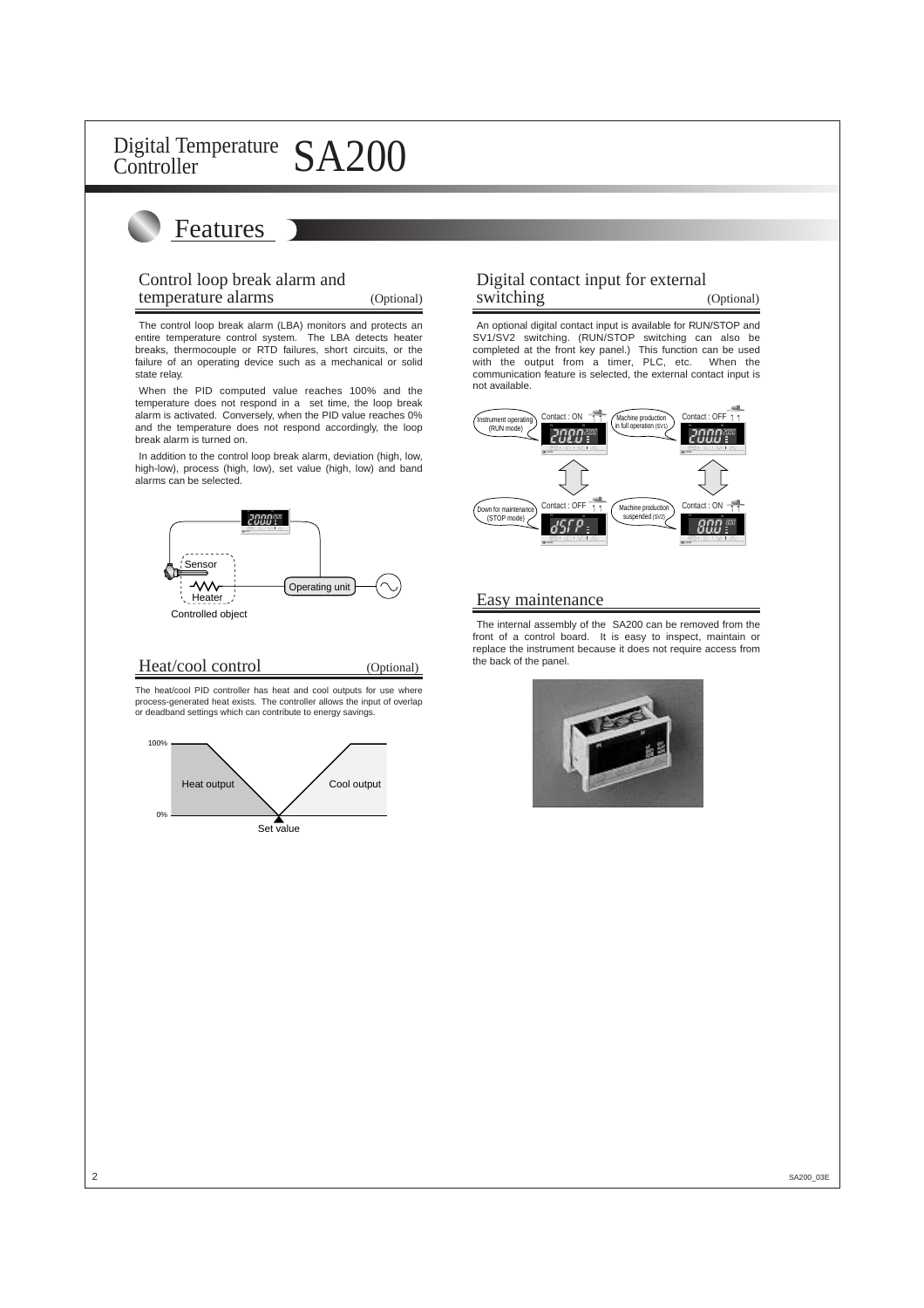# Specifications

- Input
	- a) Thermocouple : K, J, E, T, R, S, B, N (JIS/IEC), PLII (NBS) W5Re/W26Re(ASTM), U, L (DIN)
	- •Input impedance : Approx.1MΩ
	- •Influence of external resistance : Approx. 0.2µV/Ω
	- •Input break action : Up-scale<br>b) RTD : Pt100(JIS
	- Pt100(JIS/IEC), JPt100(JIS) •Influence of lead resistance : Approx. 0.01[%/Ω] of reading
	- Maximum 10 $\Omega$  per wire •Input break action : Up-scale
	- •Input short action : Down-scale
	- c) DC voltage input :0 to 5V DC, 1 to 5V DC, 0 to 10V DC
	- d) DC current input :0 to 20mA DC, 4 to 20mA DC
	- •For DC current input, connect a 250 Ω resister to the input terminals. •Refer to the Input and Range and Input Code Table for details.
	- •Input break action : Down-scale
	- •Both heat/cool control outputs are OFF for heat/cool PID action. •Reading is around zero for 0 to 5V DC input, 0 to 10V DC input and 0 to 20mA DC input.

Sampling time

0.5 sec.

PV bias

- span to +span (Within -1999 to 9999)

### Performance

#### Measuring accuracy

- a) Thermocouple
- $\pm$ (0.3% of reading + 1 digit) or  $\pm$ 2°C (4°F) whichever is larger •Accuracy is not guaranteed between 0 and 399°C (0 and 799°F) for type R, S and B.
- •Accuracy is not guaranteed less than -100.0°C (-158.0°F) for type T and U.
- b) RTD
- ±(0.3% of reading + 1 digit) or ±0.8°C (1.6°F) whichever is larger c) DC voltage and DC current
- ±(0.3% of span + 1 digit)
- Insulation resistance

More than 20MΩ (500V DC) between measured terminals and ground More than 20MΩ (500V DC) between power terminals and ground

Dielectric strenath

1000V AC for one minute between measured terminals and ground 1500V AC for one minute between power terminals and ground

Control method

- a) PID control (with autotuning and self-tuning function) •Available for reverse and direct action. (Specify when ordering.)
- •ON/OFF, P, PI and PD control are also selectable. ON/OFF action differential gap : 2°C(°F) (Temperature input)
- 0.2% (Voltage, current input) b) Heat/cool PID control (with autotuning function)
- •Air cooling and water cooling type are available. (Specify when ordering.)

| Major setting range                                   |                                                                        |
|-------------------------------------------------------|------------------------------------------------------------------------|
| Set value:                                            | Same as input range.                                                   |
| Heat side proportional band :1 to span or 0.1 to span |                                                                        |
|                                                       | (ON/OFF action when P=0)                                               |
|                                                       | Cool side proportional band: 0 to 1000% of heat side proportional band |
| Integral time:                                        | 0 to 3600sec. (PD action when I=0)                                     |
| Derivative time:                                      | 0 to 3600sec. (PI action when $D=0$ )                                  |
|                                                       | Anti-Reset Windup(ARW) :1 to 100% of heat side proportional band       |
|                                                       | (Integral action is OFF when ARW=0)                                    |
| Proportional cycle time :                             | 1 to 100 sec.                                                          |
| Deadband/Overlap:                                     | -span to +span (Within -1999 to 9999)                                  |
|                                                       |                                                                        |

### **Outputs**

**Output** 

Can be set for control or alarm functions.

•Alarm output can be set for energized/de-energized action. • Alarm output can be set for AND/OR logic calculation. Number of outputs : 2 points

Output type

Relay contact output : 250V AC 2A (resistive load), Form A contact Voltage pulse output : 0/12V DC (Load resistance : more than 600Ω) •Measurement terminals and output terminal are not isolated.

### Input Input Alarms (Up to 2 points) (Optional)

#### Alarm type

Deviation High, Deviation Low, Deviation High-Low, Deviation Band Process High, Process Low, Set value High, Set value Low Loop break alarm(LBA)

- Setting range<br>a) Deviation alarm : a) Deviation alarm : - span to +span (Within -1999 to 9999)<br>b) Process alarm : Same as set value (SV).
	- b) Process alarm : Same as set value (SV)<br>c) Set value alarm : Same as set value (SV)
	-
	- d) Loop break alarm :

#### Differential gap

2°C (°F) or 2.0°C (°F) (Temperature input), 0.2% (Voltage, current input)

Same as set value  $(SV)$ .<br> 0.0 to 200.0 min.

## Contact input (Optional)

Number of inputs : 2 points

#### Contact input type

a) RUN/STOP switching (OPEN : STOP, CLOSE : RUN)

b) STEP function (OPEN : SV1, CLOSE : SV2)

Input rating

Non-voltage contact input. (OPEN : 500kΩ or more, CLOSE : 10Ω or less)

## Communications (Optional)

- a) Communication method : Based on RS-485 (two-wire) b) Communication speed : 2400, 4800, 9600, 19200 BPS c) Protocol : ANSI X3.28(1976) 2.5 A4 MODBUS
- d) Bit format Start bit : Data bit : 7 or 8 •For MODBUS 8 bit only<br>Parity bit : Without, Odd or Even Paris : Paris Michael<br>Without, Odd or Even<br>1 or 2 Stop bit : 1 or 2<br>
ommunication code : ASCII(JIS) 7-bit code e) Communication code :<br>f) Maximum connection :
	- 31 ( Address can be set from 0 to 99.)

## Waterproof and dustproof (Optional)

Dustproof and waterproof protection : IP66

- •Dustproof and waterproof protection are effective only from the front direction when installed on a panel.
- •Dustproof and waterproof are not effective when controllers are closely mounted.

## Control General specifications

- Supply voltage a) 85 to 264V AC (Including supply voltage variation) [Rating : 100 to 240V AC] (50/60Hz common) b) 21.6 to 26.4V AC(Including supply voltage variation) [Rating : 24V AC] (50/60Hz common) c) 21.6 to 26.4V DC(Ripple rate 10% p-p or less) [Rating : 24V DC] Power consumption Less than 4VA (at 100V AC), 7VA (at 240V AC) for standard AC type Less than 4VA for 24V AC type Less than 100mA for 24V DC type Effect by power failure A power failure of 20 ms or less will not affect the control action. If power failure of more than 20 ms occurs, controller will restart. Operating environments : 0 to 50°C [32 to 122°F] , 45 to 85% RH Memory backup : Backed up by non-volatile memory. Net weight : Approx. 110g External Dimensions (W x H x D) : 48 x 24 x 100mm (1/32 DIN) Operating environment Free from corrosive and flammable gas and dust. Other conditions
	- Free from external noise, vibration, shock and exposure to direct sunlight.

 $\epsilon$  and

**SP**®

## Compliance with standards

- CE marked
- UL recognized • CSA certified
- C-Tick marked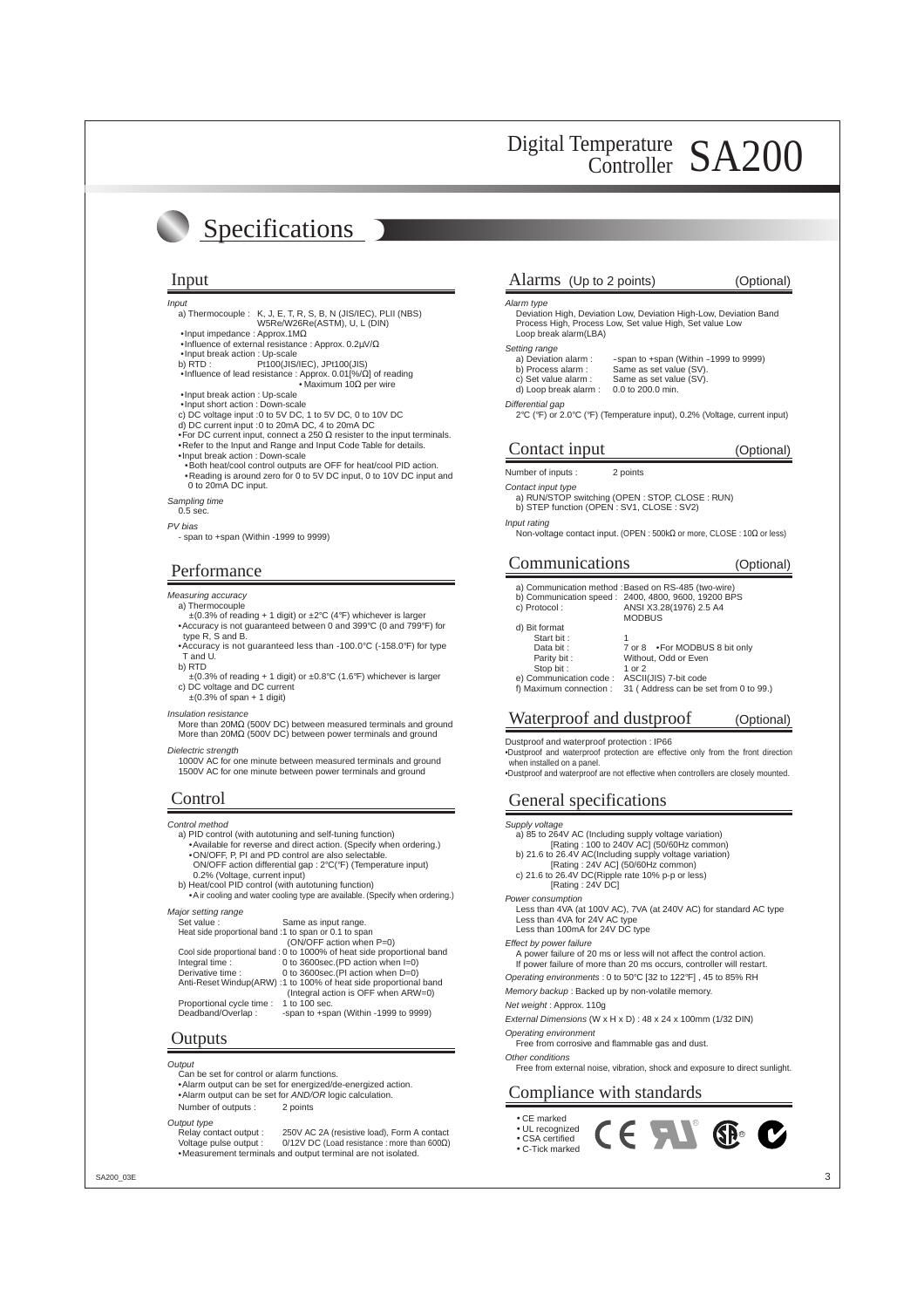# Model and Suffix Code

| <b>Specifications</b>     |                                               |        |             |        | Model and Suffix Code |        |                    |        |               |   |                                    |        |               |            |
|---------------------------|-----------------------------------------------|--------|-------------|--------|-----------------------|--------|--------------------|--------|---------------|---|------------------------------------|--------|---------------|------------|
| Model                     | SA200                                         | $\Box$ | $\Box$<br>Π |        | $\Box - \Box$         | $\Box$ | $ \Box$ $*$ $\Box$ |        | $\Box - \Box$ |   | $\Box$<br>$\overline{\phantom{a}}$ | $\Box$ | $\Box$ $\Box$ | $\prime$ Y |
|                           | PID control with AT (reverse action)          | F      |             |        |                       |        |                    |        |               |   |                                    |        |               |            |
| Control method            | PID control with AT (direct action)           | D      |             |        |                       |        |                    |        |               |   |                                    |        |               |            |
|                           | Heat/cool PID control with AT (water cooling) | W      |             |        |                       |        |                    |        |               |   |                                    |        |               |            |
|                           | Heat/cool PID control with AT (air cooling)   | Α      |             |        |                       |        |                    |        |               |   |                                    |        |               |            |
| Input and Range           | See Range and Input Code Table                |        | $\Box$<br>□ | $\Box$ |                       |        |                    |        |               |   |                                    |        |               |            |
| OUT <sub>1</sub>          | Relay contact output                          |        |             |        | M                     |        |                    |        |               |   |                                    |        |               |            |
| (Control or alarm output) | Voltage pulse output                          |        |             |        | $\vee$                |        |                    |        |               |   |                                    |        |               |            |
|                           | No output                                     |        |             |        |                       | N      |                    |        |               |   |                                    |        |               |            |
| OUT <sub>2</sub>          | Relay contact output                          |        |             |        |                       | М      |                    |        |               |   |                                    |        |               |            |
| (Control or alarm output) | Voltage pulse output                          |        |             |        |                       | $\vee$ |                    |        |               |   |                                    |        |               |            |
| Power supply voltage      | 24V AC/DC                                     |        |             |        |                       |        | 3                  |        |               |   |                                    |        |               |            |
|                           | 100 to 240V AC                                |        |             |        |                       |        | 4                  |        |               |   |                                    |        |               |            |
| Alarm 1                   | No alarm                                      |        |             |        |                       |        |                    | N      |               |   |                                    |        |               |            |
|                           | See Alarm Code Table                          |        |             |        |                       |        |                    | $\Box$ |               |   |                                    |        |               |            |
| Alarm <sub>2</sub>        | No alarm                                      |        |             |        |                       |        |                    |        | N             |   |                                    |        |               |            |
|                           | See Alarm Code Table                          |        |             |        |                       |        |                    |        | $\Box$        |   |                                    |        |               |            |
|                           | Not supplied                                  |        |             |        |                       |        |                    |        |               | N |                                    |        |               |            |
| Communication             | Digital communications: RS-485 (RKC standard) |        |             |        |                       |        |                    |        |               | 5 |                                    |        |               |            |
| Contact input             | Digital communications : RS-485 (MODBUS)      |        |             |        |                       |        |                    |        |               | 6 |                                    |        |               |            |
|                           | External contact input                        |        |             |        |                       |        |                    |        |               | D |                                    |        |               |            |
| Waterproof and dustproof  | Not supplied                                  |        |             |        |                       |        |                    |        |               |   | N                                  |        |               |            |
|                           | Waterproof and dustproof                      |        |             |        |                       |        |                    |        |               |   |                                    |        |               |            |
| Body color                | White                                         |        |             |        |                       |        |                    |        |               |   |                                    | N      |               |            |
|                           | <b>Black</b>                                  |        |             |        |                       |        |                    |        |               |   |                                    | A      |               |            |
| Output allocation code    | Standard output *1                            |        |             |        |                       |        |                    |        |               |   |                                    |        | No code       |            |
|                           | See Output Allocation Code Table              |        |             |        |                       |        |                    |        |               |   |                                    |        | $\Box$<br>Ω.  |            |
| Instrument version        | Version symbol                                |        |             |        |                       |        |                    |        |               |   |                                    |        |               | Υ          |

\*1 . When F or D is the chosen control method code and standard output is selected, Out 1 will always be the control output and Out 2 will either be unused, Alarm 1 or OR logic output of Alarm 1 and Alarm 2.<br>∙When W or A is the chosen control method code, standard output is automatically selected. Out 1 will become heat-side control output and Out 2 will be cool-side control output.

### **Range and input code table**

### Thermocouple input **RTD** input

| Input     | Code                 | Range                        |
|-----------|----------------------|------------------------------|
|           | κ                    |                              |
|           | i 01<br>κ            | 200℃<br>0<br>to              |
|           | i 02                 | $400\overline{C}$<br>0<br>to |
|           | $\frac{1}{1}03$<br>ĸ | 000C<br>0<br>to              |
|           | ¦ 04<br>κ            | 0<br>to<br>800C              |
|           | $\sqrt{05}$<br>κ     | 1000℃<br>0<br>to             |
|           | 06<br>Κ              | 1200℃<br>to<br>0             |
|           | $\frac{1}{1}07$<br>Κ | 1372℃<br>0<br>to             |
|           | Κ<br>13              | 100C<br>0<br>to              |
|           | $\frac{1}{14}$<br>Κ  | 0<br>300°C<br>to             |
|           | Κ<br>$\overline{20}$ | to<br>500℃<br>0              |
| κ         | 17<br>Κ              | 0<br>450°C<br>to             |
| (JIS/IEC) | Κ<br>¦ 08            | $-199.9$<br>300.0°C<br>to    |
|           | $\frac{1}{109}$<br>Κ | 400.0℃<br>0.0<br>to          |
|           | Κ<br>$\overline{10}$ | 0.0<br>800.0℃<br>to          |
|           | 29<br>Κ              | 0.0<br>200.0℃<br>to          |
|           | $\overline{37}$<br>Κ | 0.0<br>00.00<br>to           |
|           | 38<br>Κ              | $-199.9$<br>800.0°C<br>to    |
|           | AA1<br>Κ             | 0<br>to<br>800F              |
|           | A2<br>Κ              | 1600F<br>0<br>to             |
|           | A3<br>Κ              | 2502F<br>0<br>to             |
|           | A9<br>Κ              | $\overline{20}$<br>70F<br>to |
|           | $\overline{AA}$<br>Κ | 800.0F<br>0.0<br>to          |
|           | B2<br>Κ              | -199.9<br>999.9F<br>to       |
|           | 01<br>J              | 200°C<br>to<br>0             |
|           | 02                   | 0<br>400℃<br>to              |
|           | J<br>$\overline{03}$ | 600C<br>0                    |
|           | J                    | to                           |
|           | .04<br>J             | 800℃<br>0<br>to              |
|           | 05<br>J              | 1000℃<br>to<br>0             |
|           | 06<br>J              | 1200℃<br>0<br>to             |
|           | 10<br>J              | 450°C<br>0<br>to             |
|           | J<br>07              | 300.0°C<br>$-199.9$<br>to    |
| J.        | .08<br>J             | 0.0<br>400.0°C<br>to         |
| (JIS/IEC) | : 09<br>J            | 0.0<br>00.00<br>to           |
|           | 22<br>J              | 200.0℃<br>0.0<br>to          |
|           | .23<br>J             | 600.0℃<br>0.0<br>to          |
|           | $\frac{1}{2}$<br>J   | $-199.9$<br>00.00<br>to      |
|           | : A1<br>J            | 800F<br>0<br>to              |
|           | A2<br>J              | 0<br>1600F<br>to             |
|           | AA3<br>J             | 2192F<br>0<br>to             |
|           | : A6<br>J            | 400°F<br>0<br>to             |
|           | : B6                 | 0.0<br>800.0F<br>to          |
|           | A9<br>J              | $-199.9$<br>999.9F<br>to     |
| *1        | R<br>.01             | 1600℃<br>0<br>to             |
|           | .02<br>R             | 0<br>1769°C<br>to            |
| R         | R<br>.04             | 1350℃<br>0<br>to             |
| (JIS/IEC) | ' A1<br>R            | 3200F<br>0<br>to             |
|           | R<br>A2              | 3216F<br>0<br>to             |
|           |                      |                              |

| Input      | Code                  | Range          |               |  |  |
|------------|-----------------------|----------------|---------------|--|--|
|            | $\overline{01}$<br>S  | 0<br>to        | 1600℃         |  |  |
| S          | S<br>$\cdot$ 02       | 0<br>to        | 1769℃         |  |  |
| (JIS/IEC)  | S<br>A1               | 0<br>to        | 3200F         |  |  |
|            | S<br>AA2              | 0<br>to        | 3216°F        |  |  |
| $*1$       | В<br>i 01             | 400<br>to      | 1800℃         |  |  |
| в          | в<br>i 02             | 0<br>to        | 1820℃         |  |  |
| (JIS/IEC)  | : A1<br>в             | 800<br>to      | 3200F         |  |  |
|            | ¦ A2<br>В             | to<br>0        | 3308F         |  |  |
|            | $\frac{1}{1}$ 01<br>E | 0<br>to        | 800°C         |  |  |
| ⊨          | 02<br>E               | 0<br>to        | 1000℃         |  |  |
| (JIS/IEC)  | E<br><b>A1</b>        | 0<br>to        | 1600°F        |  |  |
|            | A2<br>E               | 0<br>to        | 1832°F        |  |  |
|            | Ν<br>: 01             | 0<br>to        | 1200℃         |  |  |
|            | 02<br>N               | 0<br>to        | 1300℃         |  |  |
| N          | .06<br>Ν              | 0.0<br>to      | 800.0℃        |  |  |
| (JIS/IEC)  | N<br>A1               | to<br>0        | 2300°F        |  |  |
|            | AA2<br>N              | 0<br>to        | 2372°F        |  |  |
|            | N<br>A5               | 0.0<br>to      | 999.9F        |  |  |
| *2         | 01                    | $-199.9$<br>to | 400.0℃        |  |  |
|            | 02<br>Т               | $-199.9$<br>to | 100.0℃        |  |  |
|            | T<br>03               | -100.0<br>to   | 00.0℃         |  |  |
|            | 04<br>T               | 0.0<br>to      | 350.0°C       |  |  |
|            | A1                    | -199.9<br>to   | 752.0F        |  |  |
| (JIS/IEC)  | A2<br>Т               | $-100.0$<br>to | 200.0°F       |  |  |
|            | A <sub>3</sub><br>T   | $-100.0$<br>to | 400.0F        |  |  |
|            | T<br>A4               | 0.0<br>to      | 450.0°F       |  |  |
|            | A <sub>5</sub><br>Т   | 0.0<br>to      | 752.0F        |  |  |
|            | W<br>01               | 0<br>to        | 2000℃         |  |  |
| W5Re/W26Re | 02<br>W               | 0<br>to        | 2320℃         |  |  |
| (ASTM)     | W<br>A1               | 0<br>to        | 4000°F        |  |  |
|            | А<br>01               | 0<br>to        | 1300℃         |  |  |
| PLII       | А<br>02               | 0<br>to        | 1390℃         |  |  |
|            | А<br>03               | 0<br>to        | 1200℃         |  |  |
| (NBS)      | А<br>: A1             | 0<br>to        | 2400°F        |  |  |
|            | А<br>A2               | 0<br>to        | 2534F         |  |  |
| *2         | U<br>01               | $-199.9$<br>to | $600.0^\circ$ |  |  |
|            | U<br>02               | $-199.9$<br>to | 100.0℃        |  |  |
| U          | 03<br>U               | 0.0<br>to      | 400.0℃        |  |  |
| (DIN)      | A1                    | $-199.9$<br>to | 999.9°F       |  |  |
|            | U<br>A2               | $-100.0$<br>to | 200.0°F       |  |  |
|            | A3                    | to<br>0.0      | 999.9F        |  |  |
|            | 01<br>ı               | 0<br>to        | 400℃          |  |  |
|            | 02<br>ı               | 0<br>to        | 800°C         |  |  |
| (DIN)      | A1                    | 0<br>to        | 800°F         |  |  |
|            | I<br>A <sub>2</sub>   | 0<br>to        | 1600F         |  |  |
|            |                       |                |               |  |  |

| Input     | Code                 | Range                    |  |  |  |  |
|-----------|----------------------|--------------------------|--|--|--|--|
|           | 01<br>f.             | 649.0℃<br>-199.9<br>to   |  |  |  |  |
|           | 02<br>D<br>í.        | 200.0℃<br>-199.9<br>to   |  |  |  |  |
|           | - 03<br>D            | 50.0℃<br>-100.0<br>to    |  |  |  |  |
|           | 04<br>D              | 100.0℃<br>$-100.0$<br>to |  |  |  |  |
|           | 05<br>D<br>ì.        | 200.0℃<br>-100.0<br>to   |  |  |  |  |
|           | $\overline{06}$<br>D | 50.0℃<br>0.0<br>to       |  |  |  |  |
|           | $\overline{07}$      | 100.0℃<br>0.0<br>to      |  |  |  |  |
|           | $\overline{08}$<br>n | 200.0℃<br>0.0<br>to      |  |  |  |  |
| Pt100     | 09<br>î.             | 300.0°C<br>0.0<br>to     |  |  |  |  |
| (JIS/IEC) | Ţ<br>10<br>D         | 0.0<br>500.0℃<br>to      |  |  |  |  |
|           | . A1<br>D            | -199.9<br>to<br>999.9F   |  |  |  |  |
|           | A2<br>D              | $-199.9$<br>400.0F<br>to |  |  |  |  |
|           | A3                   | $-199.9$<br>200.0F<br>to |  |  |  |  |
|           | A4                   | 100.0F<br>$-100.0$<br>to |  |  |  |  |
|           | 7A5                  | $-100.0$<br>300.0F<br>to |  |  |  |  |
|           | A6                   | 100.0F<br>0.0<br>to      |  |  |  |  |
|           | A7                   | 200.0F<br>0.0<br>to      |  |  |  |  |
|           | A8<br>n              | 400.0F<br>0.0<br>to      |  |  |  |  |
|           | 7A9<br>D             | 500.0F<br>0.0<br>to      |  |  |  |  |
|           | 01<br>P              | $-199.9$<br>649.0℃<br>to |  |  |  |  |
|           | $\frac{1}{102}$<br>P | $-199.9$<br>200.0℃<br>to |  |  |  |  |
|           | P<br>03              | 50.0℃<br>$-100.0$<br>to  |  |  |  |  |
|           | ŧ<br>P<br>04         | $-100.0$<br>100.0℃<br>to |  |  |  |  |
| JPt100    | Ţ<br>P<br>05         | -100.0<br>200.0℃<br>to   |  |  |  |  |
| (JIS)     | P<br>06              | 50.0℃<br>0.0<br>to       |  |  |  |  |
|           | P<br>07              | 100.0℃<br>0.0<br>to      |  |  |  |  |
|           | 08<br>P              | 200.0℃<br>0.0<br>to      |  |  |  |  |
|           | P<br>09              | 300.0°C<br>0.0<br>to     |  |  |  |  |
|           | P<br>10              | 500.0℃<br>0.0<br>to      |  |  |  |  |

### Voltage/Current DC input

| Input         | Code      | Range                       |
|---------------|-----------|-----------------------------|
| $0$ to $5V$   | .01       | 100.0%<br>0.0 <sub>to</sub> |
| 0 to 10V      | i 01<br>5 | 100.0%<br>0.0 <sub>to</sub> |
| 1 to $5V$     |           | 100.0%<br>0.0 <sub>to</sub> |
| $0$ to $20mA$ |           | 100.0%<br>0.0 <sub>to</sub> |
| 4 to 20mA     |           | 100.0%<br>to                |

Note : For DC current input, connect a 250  $\Omega$ resister to the input terminals.

\*1 : Accuracy is not guaranteed between 0 and 399°C (0 and 799°F) for type R, S and B. \*2 : Accuracy is not guaranteed less than -100.0°C (-158.0°F) for type T and U.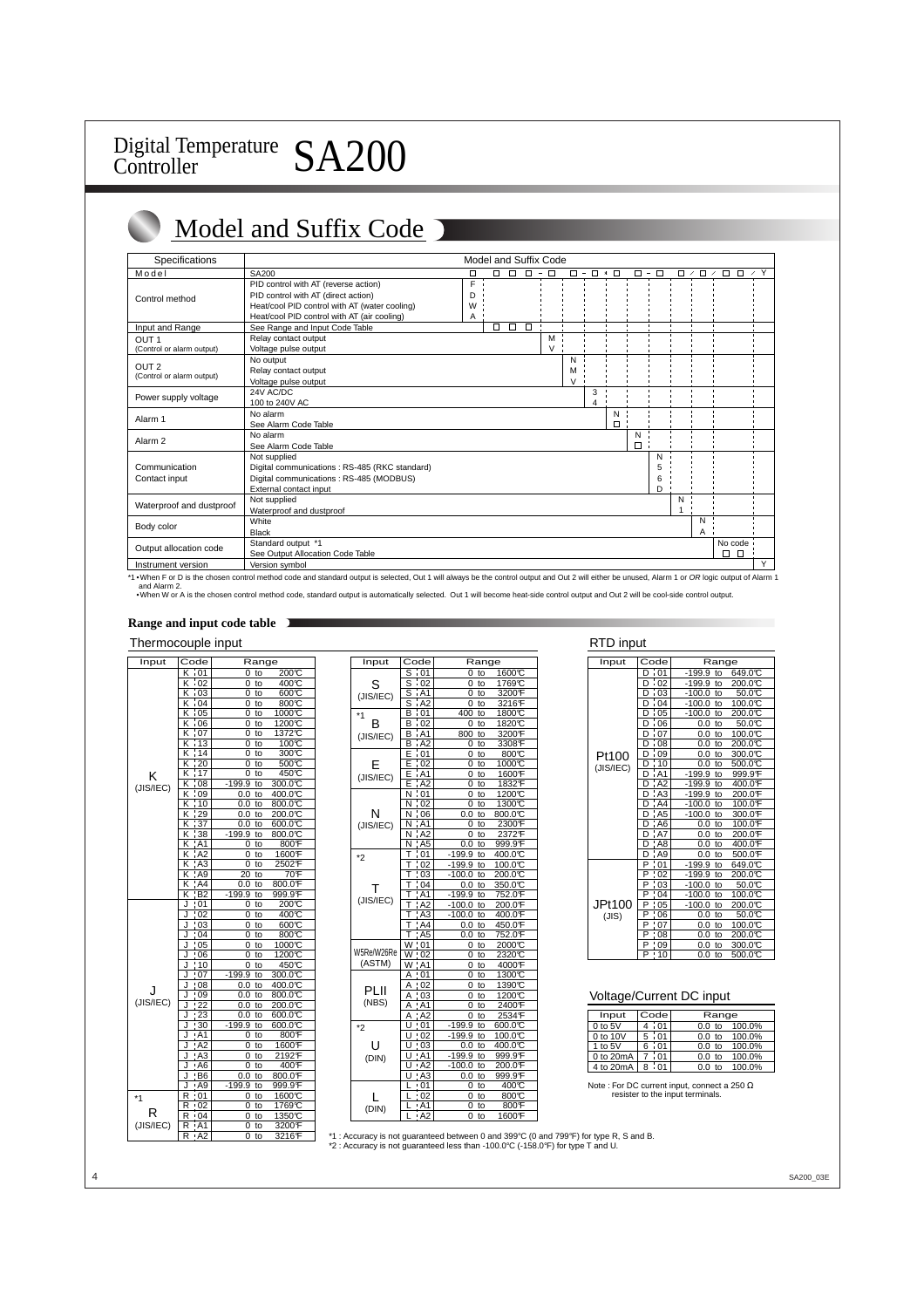# Model and Suffix Code

### **Alarm code table**

| A   Deviation High                                                                                                                                                                                                             |  | B   Deviation Low           |  | C   Deviation High - Low           |  | D I Deviation Band      |  |
|--------------------------------------------------------------------------------------------------------------------------------------------------------------------------------------------------------------------------------|--|-----------------------------|--|------------------------------------|--|-------------------------|--|
| $E$ Deviation High with hold                                                                                                                                                                                                   |  | F   Deviation Low with hold |  | G   Deviation High - Low with hold |  | H   Process Hiah        |  |
| Process Low                                                                                                                                                                                                                    |  | K   Process High with hold  |  | I Process Low with hold            |  | R I Loop break alarm *1 |  |
| V Set value High                                                                                                                                                                                                               |  | W I Set value Low           |  |                                    |  |                         |  |
| that is a continuate of a continued as a set of the contract of the contract of the contract of the contract of the contract of the contract of the contract of the contract of the contract of the contract of the contract o |  |                             |  |                                    |  |                         |  |

\*1: Loop break alarm is not available with heat/cool PID control type.

#### **Output allocation code table**

| Codel          |                                          | Specifications                     |                                                        |  |  |
|----------------|------------------------------------------|------------------------------------|--------------------------------------------------------|--|--|
|                | Control methods                          | Output 1                           | Output 2                                               |  |  |
| 03             | PID control + Alarm 1                    | Control output                     | Alarm 1 output (De-energized)                          |  |  |
| 04             | PID control + Alarm 1, 2                 | Control output                     | AND logic output of Alarm 1 and Alarm 2 (Energized)    |  |  |
| 0 <sub>5</sub> | PID control + Alarm 1.2                  | Control output                     | OR logic output of Alarm 1 and Alarm 2 (De-energized)  |  |  |
| 06             | PID control + Alarm 1.2                  | Control output                     | AND logic output of Alarm 1 and Alarm 2 (De-energized) |  |  |
| 07             | PID control + Alarm 1, 2 or only Alarm 1 | Control output                     | No output                                              |  |  |
| 08             | PID control + Alarm 1.2                  | *1 : Control output                | Only Alarm 1 output (Energized)                        |  |  |
| 09             | Alarm 1 + Alarm 2<br>$*2$ :              | Alarm 1 output (Energized)         | Alarm 2 output (Energized)                             |  |  |
| 10             | Alarm 1 + Alarm 2                        | *2 : Alarm 1 output (Energized)    | Alarm 2 output (De-energized)                          |  |  |
|                | Alarm 1 + Alarm 2                        | *2 : Alarm 1 output (De-energized) | Alarm 2 output (De-energized)                          |  |  |

\*1: The alarm monitor can only be confirmed by front LCD display or serial communication.

\*2: Specify control action F to use both outputs as alarms.



#### **Accessory**

| Name                                | Model code |
|-------------------------------------|------------|
| Shunt resistor for DC current input | KD100-55   |
| Terminal cover                      | KSA200-56A |